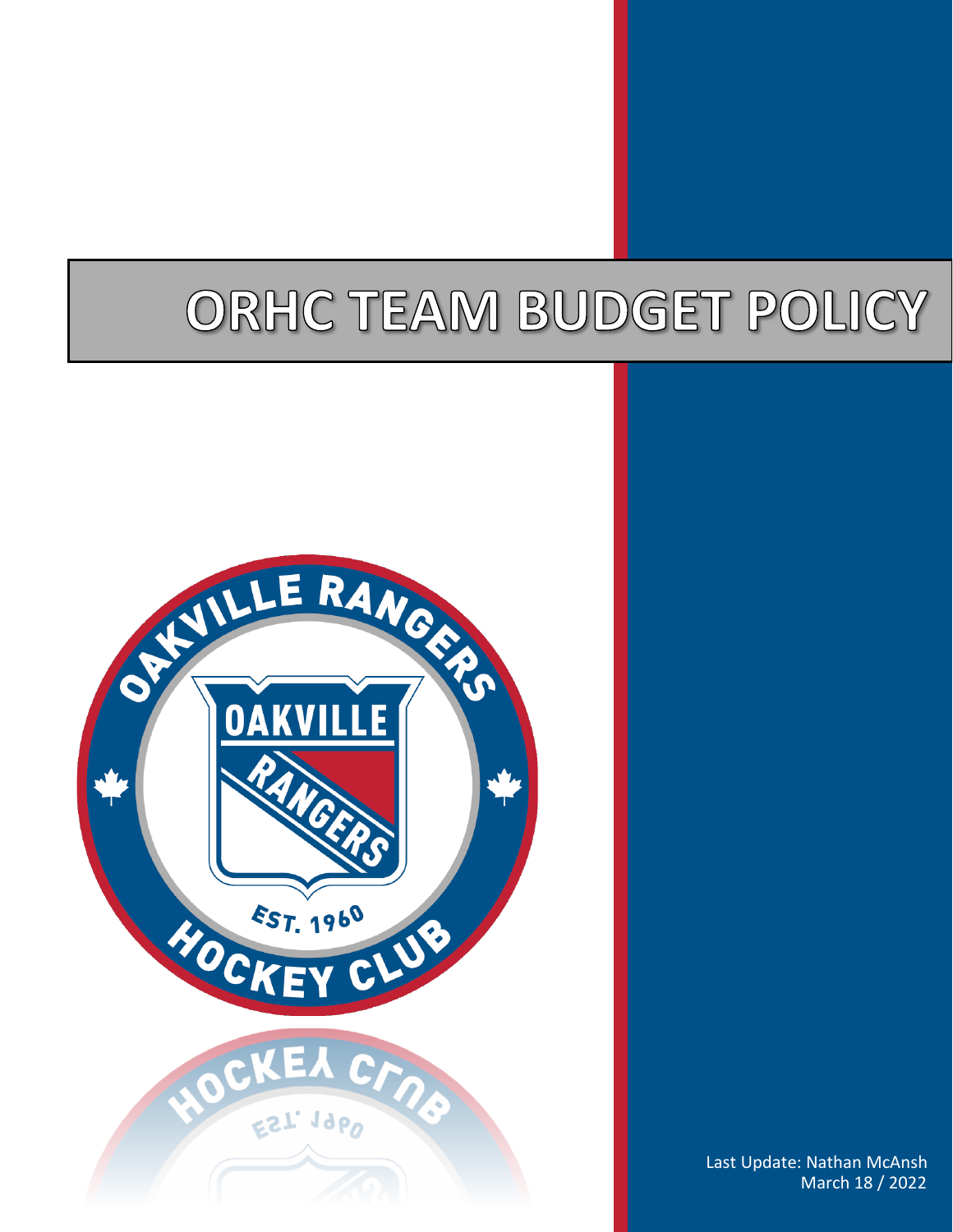# BUDGET REQUIREMENT & SUBMISSION

- 1. Every ORHC team must prepare a fiscal budget for the operation and management of the team.
- 2. The budget must be prepared by a designated treasurer of the team and approved by all team coaches and administrative staff.
- 3. All team coaches and administrative staff are responsible to review and understand the ORHC Team Budget Policy.
- 4. For Rep Teams only, a preliminary budget following the assignment of the teams must be submitted to the ORHC office to the attention of the VP Finance on or before June 15<sup>th</sup>.
- 5. A final team budget must be submitted to the ORHC office to the attention of the VP Finance on or before November 15<sup>th</sup> for all ORHC teams. The final team budget must disclose the name, phone number and email address of the designated treasurer for the team.
- 6. A budget update disclosing an interim comparison of actual results to budget and revised forecast to end of season must be submitted to the ORHC office to the attention of the VP Finance on or before January 15<sup>th</sup> for all ORHC teams.
- 7. The actual final financial results of the team for the season must be submitted to the ORHC office to the attention of the VP Finance on or before April 30<sup>th</sup> for all ORHC teams.
- 8. All budget and financial disclosures must also be presented to the family contact of each team player.

# BUDGET DISCLOSURE

- 1. The team budget must separately disclose each source of revenue. Sources of revenue can include parent contributions and team fundraising events.
- 2. The team budget must separately disclose each type of expenditure. Expenditures can include tournament fees, specialty team clothing, hockey skills training, team celebrations, and payment for extra practice ice.
- 3. All expenditure and revenue budget categories must be specifically identified on the budget submitted on November 15<sup>th</sup>. No unidentified or miscellaneous budget expenditures are permitted.
- 4. For the updated budgets presented on January  $15<sup>th</sup>$  and April 30<sup>th</sup>, each revenue source by fundraising event and by each sponsor/parent contribution must be disclosed. Furthermore, the respective vendor for each expenditure must also be separately disclosed.

# BOOKS & RECORDS

- 1. Each team must maintain a separate bank account to manage all team revenues and expenditures.
- 2. The team bank account must be created at the Royal Bank Fourth Line & Speers Branch. An appointment can be set up by contacting the branch at (905) 842-2852 or (905) 842-2926.
- 3. All team revenues must be deposited into the team bank account.
- 4. All team expenditures must be paid from the team bank account. Where an expenditure is required to be paid by cash or credit card the reimbursed by a team member, an expense report with receipts, where applicable, documenting the payment must be maintained.
- 5. Receipts for all team expenditures and expense reports along with monthly bank statements, cheque and deposit records, and fundraising activities must be maintained by the designated treasurer at all times during the season and for a period of 6 months subsequent to the end of the season.
- 6. The designated team treasurer maintains the responsibility for the books and records.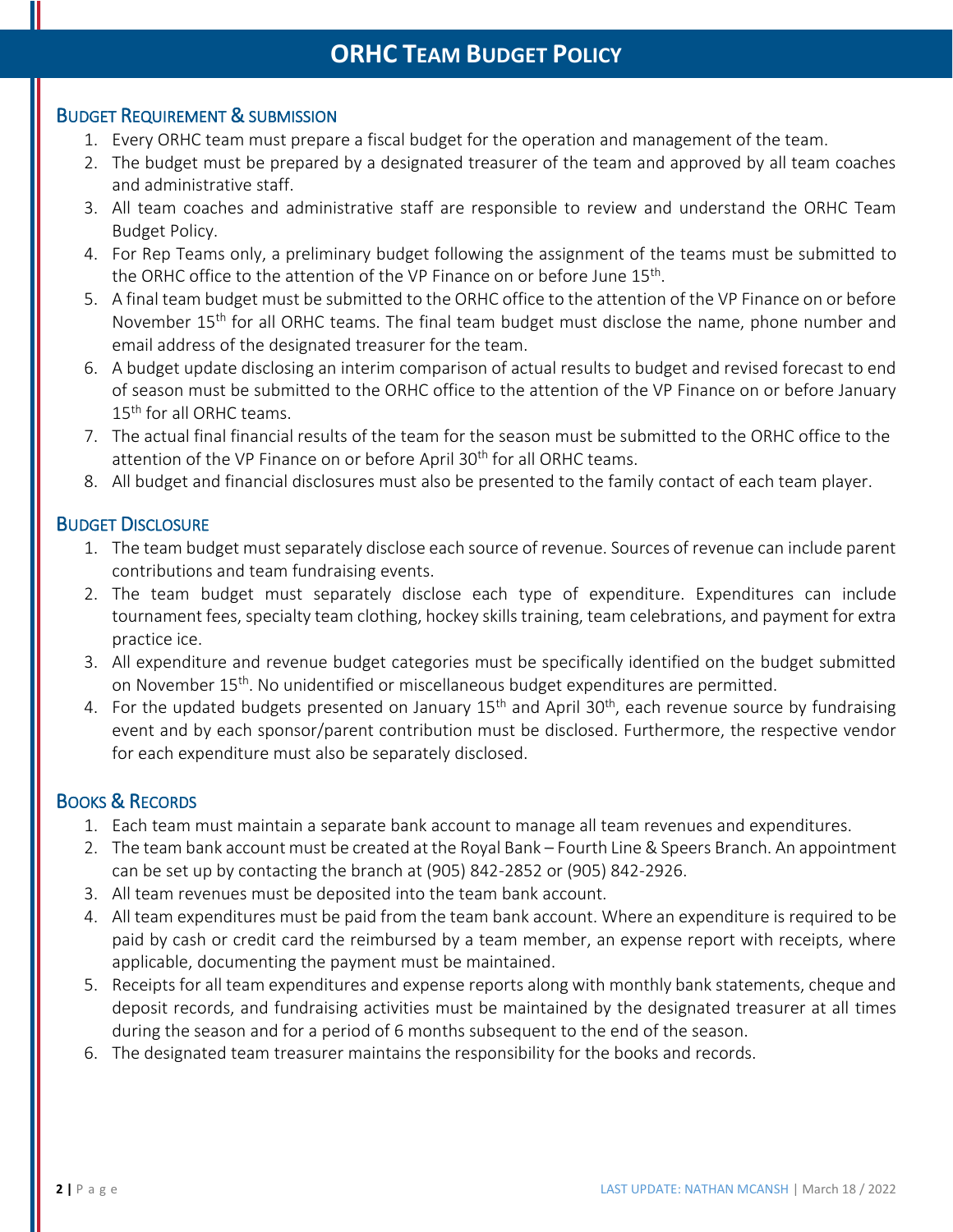# BUDGET LIMITS

- 1. The fiscal budget for each Rep team may not exceed \$5,000 per family (including the cost of player registration and the rep assessment). Any revenues generated for the team through fundraising or sponsorship initiatives may be used to bring the cost to each family below \$5,000 or be used to offset any expenses which would exceed the \$5,000 limit per family.
- 2. The fiscal budget contribution for each House League Select team may not exceed \$1,000 per player. Fundraising and sponsorship are allowed up to contribute to a maximum budget of \$20,000 per team.
- 3. The fiscal budget contribution for each House League team may not exceed \$500 per player. Fundraising and sponsorship are allowed up to contribute to a maximum budget of \$15,000 per team

#### **FUNDRAISING**

- 1. The ORHC is a non-profit organization that is exempt from corporate federal income tax pursuant to paragraph 149(1)(l) of the Income Tax Act. The ORHC is an association organized for social welfare through the promotion of amateur athletics. We are not a registered charity.
- 2. Any team fundraising efforts should disclose the status of ORHC.
- 3. Team fundraising events must not represent the Team or the ORHC as a charitable organization and no representation can be made regarding the tax deductibility of funds for personal/corporate purposes.
- 4. The Team or ORHC will not issue charitable donation receipts for any fundraising activities.
- 5. The proceeds of team fundraising in excess of team budget must be immediately returned to the ORHC.
- 6. The remaining proceeds of any unutilized team fundraising up to team budget may be returned to parents that contributed funds to the team budget to a maximum limit of such contribution on a pro-rata basis.

#### REP TEAM ASSESSMENTS

- 1. The ORHC assesses Rep Teams an additional amount of funds sufficient to pay budgeted Rep Program costs in excess of the initial registration fee collected.
- 2. Rep Team assessments by the ORHC must be paid through four (4) post-dated cheques from the Rep Team budget bank account.
- 3. The cheques should be post-dated in equal amounts for Oct  $15^{th}$ , Nov 30<sup>th</sup>, Dec  $15^{th}$ , and Jan 2<sup>nd</sup>.
- 4. Rep Assessments allocate projected costs of the Rep Program across all Rep Teams on a best-efforts basis over and above the initial registration fee paid and other revenues of the program. The ORHC does not process refunds for assessed balances. There is no maximum limit to the Rep Assessment allocated by team or by player.
- 5. The ORHC orders ice for the Rep program on a best-efforts basis to cover the season and estimated playoff needs. Remaining ice not required for playoffs will be allocated as practices and distributed to teams at the discretion of the ORHC. Rep teams will be obligated for the ice cost post playoffs.

# HOUSE LEAGUE SELECT TEAM ASSESSMENTS

- 1. The ORHC assesses House League Select Teams an additional amount of funds sufficient to pay budgeted Select Program costs in excess of the initial registration fee collected.
- 2. Select Team assessments by the ORHC must be paid by through four (4) post-dated cheques from the Select Team budget bank account.
- 3. The cheques should be post-dated in equal amounts for Oct  $15^{th}$ , Nov 30<sup>th</sup>, Dec  $15^{th}$ , and Jan 2<sup>nd</sup>.
- 4. Select Assessments allocate projected costs of the Select Program across all Select Teams on a best efforts basis over and above the initial registration fee paid and other revenues of the program. The ORHC does not process refunds for assessed balances